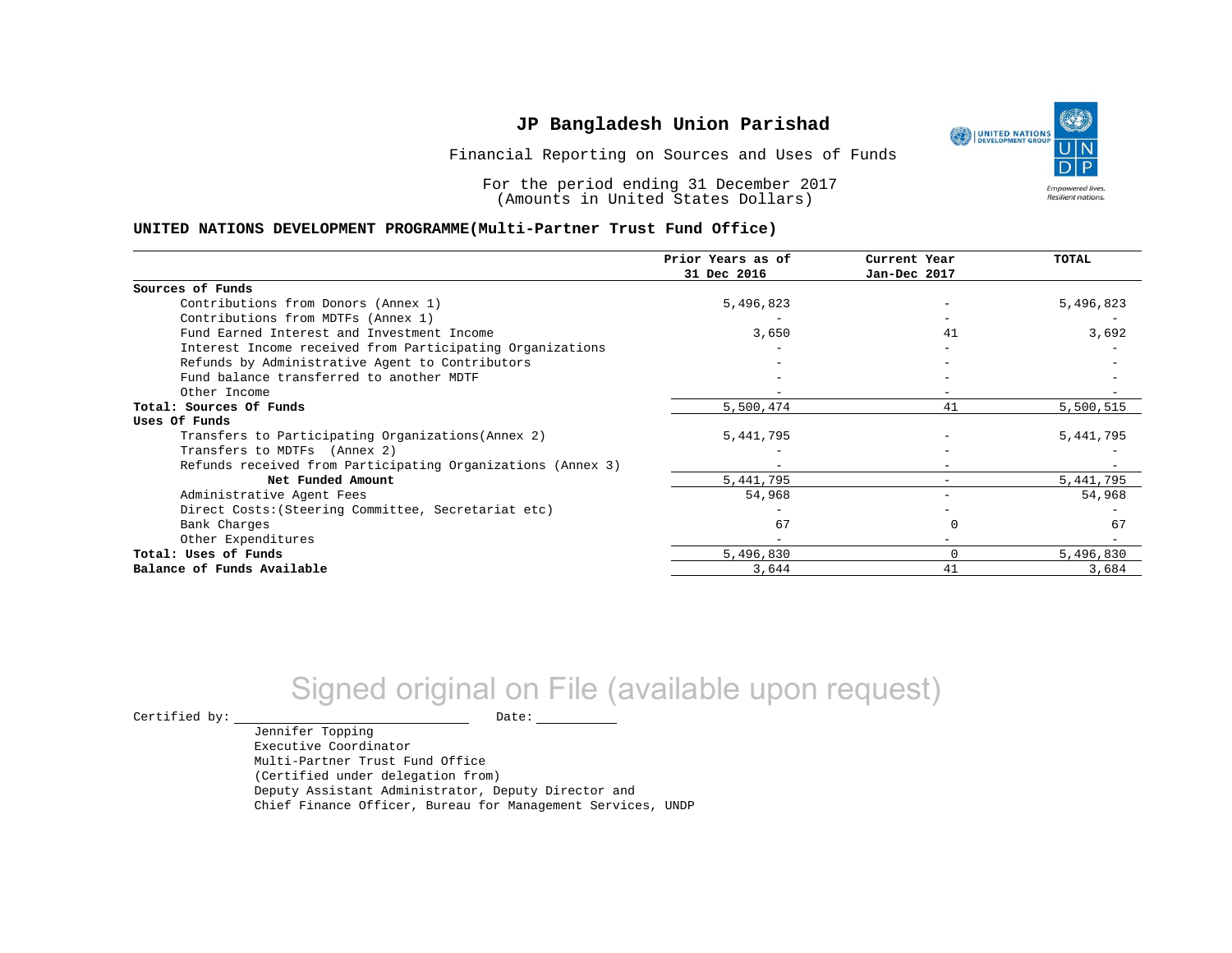

Financial Reporting on Sources and Uses of Funds

For the period ending 31 December 2017 (Amounts in United States Dollars)

#### **UNITED NATIONS DEVELOPMENT PROGRAMME(Multi-Partner Trust Fund Office)**

**Annex - 1: Contributions**

|                       | Prior Years as of | Current Year             | TOTAL     |
|-----------------------|-------------------|--------------------------|-----------|
|                       | 31 Dec 2016       | Jan-Dec 2017             |           |
| From Contributors     |                   |                          |           |
| GOVERNMENT OF DENMARK | 5,496,823         | $\overline{\phantom{0}}$ | 5,496,823 |
| Total: Contributions  | 5,496,823         | $-$                      | 5,496,823 |

# Signed original on File (available upon request)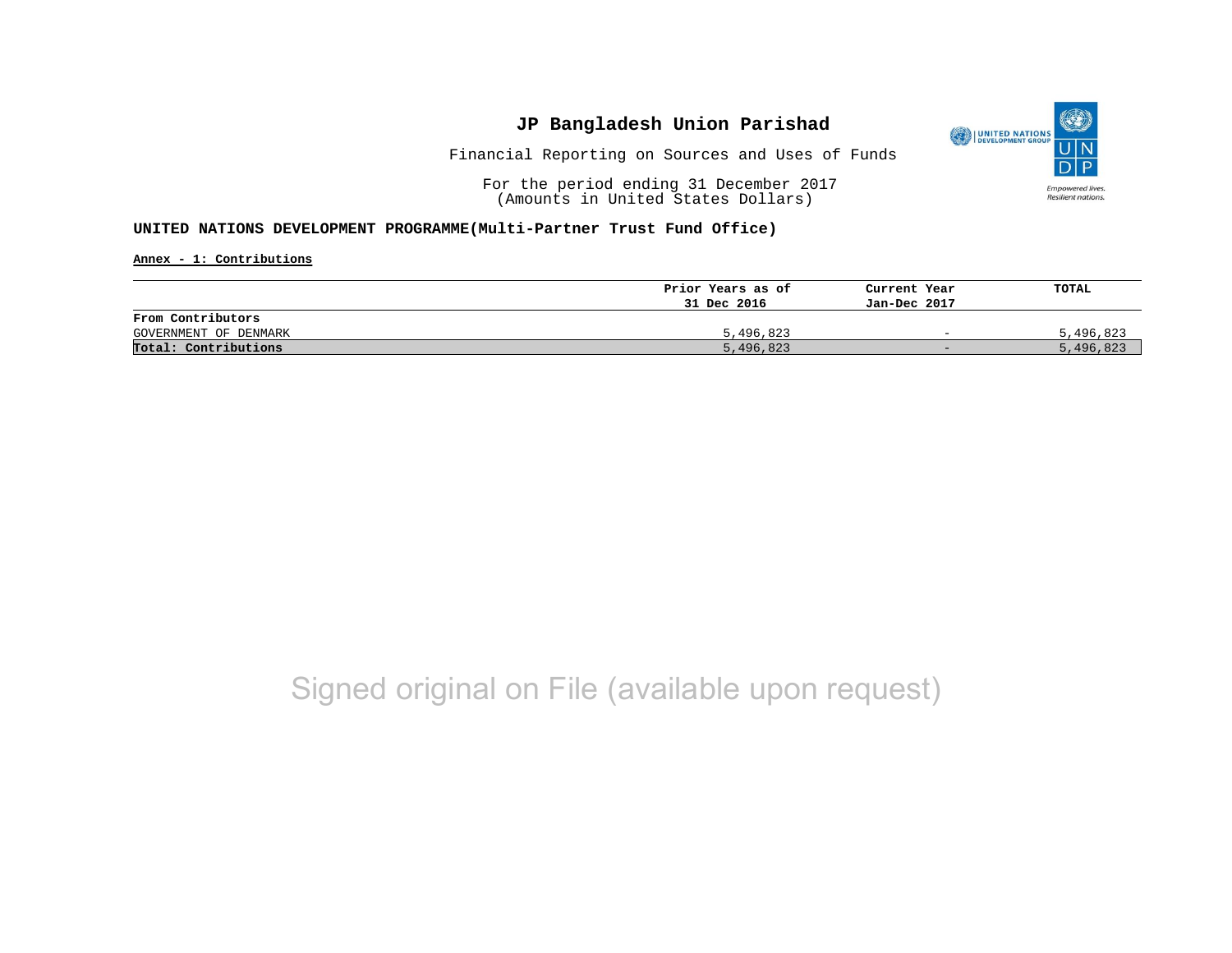

Financial Reporting on Sources and Uses of Funds

For the period ending 31 December 2017 (Amounts in United States Dollars)

#### **UNITED NATIONS DEVELOPMENT PROGRAMME(Multi-Partner Trust Fund Office)**

**Annex - 2: Transfers**

|                                | Prior Years as of | Current Year      | TOTAL     |
|--------------------------------|-------------------|-------------------|-----------|
|                                | 31 Dec 2016       | Jan-Dec 2017      |           |
| To Participating Organizations |                   |                   |           |
| UNCDF                          | 3,101,824         | $\qquad \qquad -$ | 3,101,824 |
| UNDP                           | 2,339,972         | $\qquad \qquad -$ | 2,339,972 |
|                                |                   |                   |           |
| Total Transfers                | 5,441,795         | $-$               | 5,441,795 |
|                                |                   |                   |           |

# Signed original on File (available upon request)